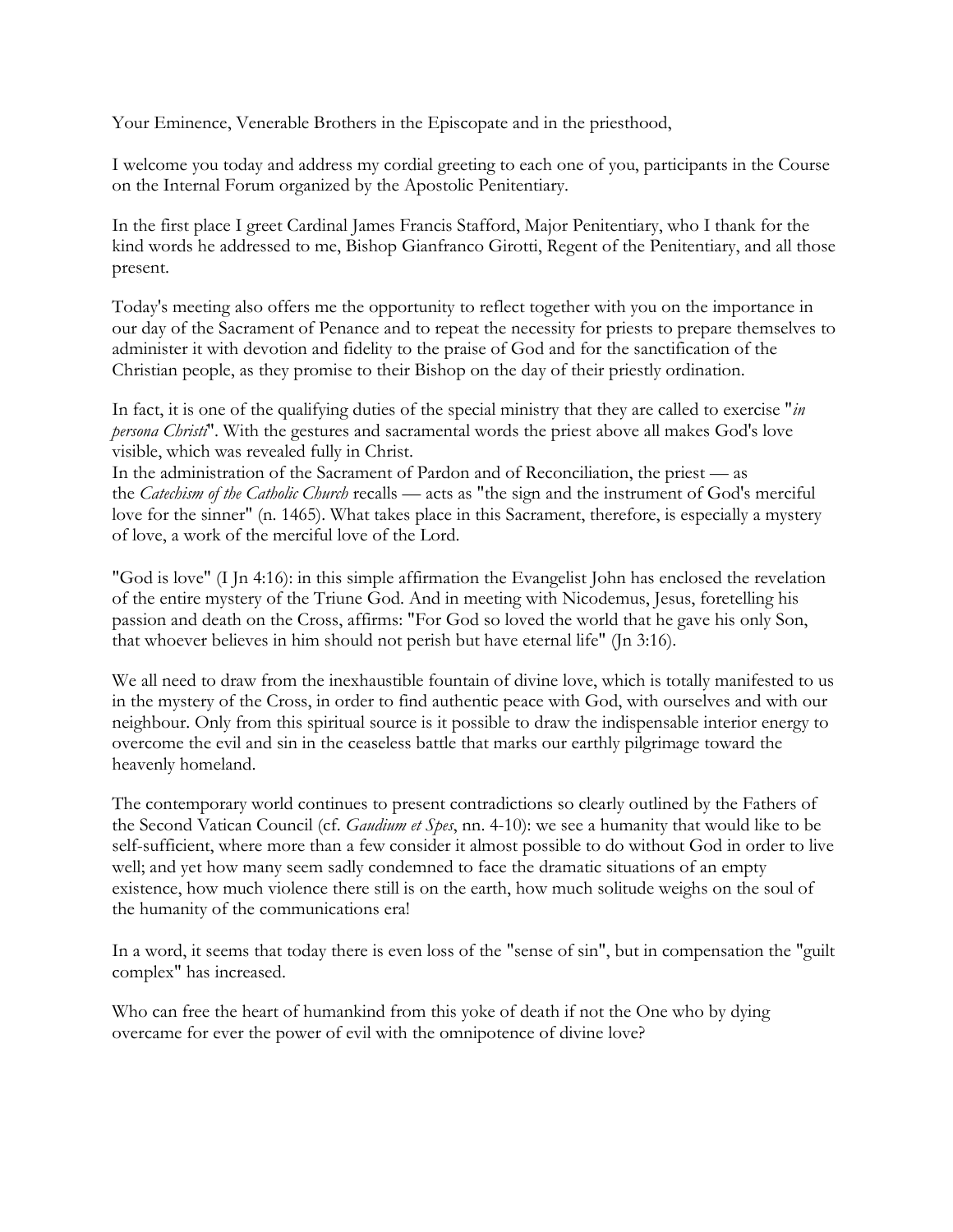As St. Paul reminded the Christians of Ephesus: "God, who is rich in mercy, out of the great love with which he loved us, even when we were dead through our trespasses, made us alive together with Christ" (Eph 2:4).

The priest in the Sacrament of Confession is the instrument of this merciful love of God, whom he invokes in the formula of the absolution of sins: "God, the Father of mercies, through the death and Resurrection of his Son, has reconciled the world to himself and sent the Holy Spirit among us for the forgiveness of sins; through the ministry of the Church, may God grant you pardon and peace".

The New Testament speaks on every page of God's love and mercy, which are made visible in Christ. Jesus, in fact, who "receives sinners and eats with them" (Lk 15:2), and with authority affirms: "Man, your sins are forgiven you" (Lk 5:20), says: "Those who are well have no need of a physician, but those who are sick do; I have not come to call the righteous, but sinners to repentance" (Lk 5:31-32).

The duty of the priest and the confessor is primarily this: to bring every person to experience the love of Christ, encountering him on the path of their own lives as Paul met him on the road to Damascus. We know the impassioned declaration of the Apostle to the Gentiles after that meeting which changed his life: "[he] loved me and gave himself for me" (Gal 2:20).

This is his personal experience on the way to Damascus: the Lord Jesus loved Paul and gave himself for him. And in Confession this is also our way, our way to Damascus, our experience: Jesus has loved me and has given himself for me.

May every person have this same spiritual experience and, as the Servant of God John Paul II said, rediscover "Christ as *mysterium pietatis*, the one in whom God shows us his compassionate heart and reconciles us fully with himself. It is this face of Christ that must be rediscovered through the Sacrament of Penance" (John Paul II, *Novo Millennio Ineunte*, n. 37).

The priest, minister of the Sacrament of Reconciliation, must always consider it his duty to make transpire, in words and in drawing near to the penitent, the merciful love of God. Like the father in the parable of the prodigal son, to welcome the penitent sinner, to help him rise again from sin, to encourage him to amend himself, never making pacts with evil but always taking up again the way of evangelical perfection. May this beautiful experience of the prodigal son, who finds the fullness of divine mercy in the father, be the experience of whoever confesses in the Sacrament of Reconciliation.

Dear brothers, all this means that the priest engaged in the ministry of the Sacrament of Penance is himself motivated by a constant tending to holiness. The *Catechism of the Catholic Church* aims high in this demand when it affirms: "The confessor... should have a proven knowledge of Christian behaviour, experience of human affairs, respect and sensitivity toward the one who has fallen; he must love the truth, be faithful to the Magisterium of the Church, and lead the penitent with patience toward healing and full maturity. He must pray and do penance for his penitent, entrusting him to the Lord's mercy" (n. 1466).

To be able to fulfil this important mission, always interiorly united to the Lord, the priest must be faithful to the Church's Magisterium concerning moral doctrine, aware that the law of good and evil is not determined by the situation, but by God.